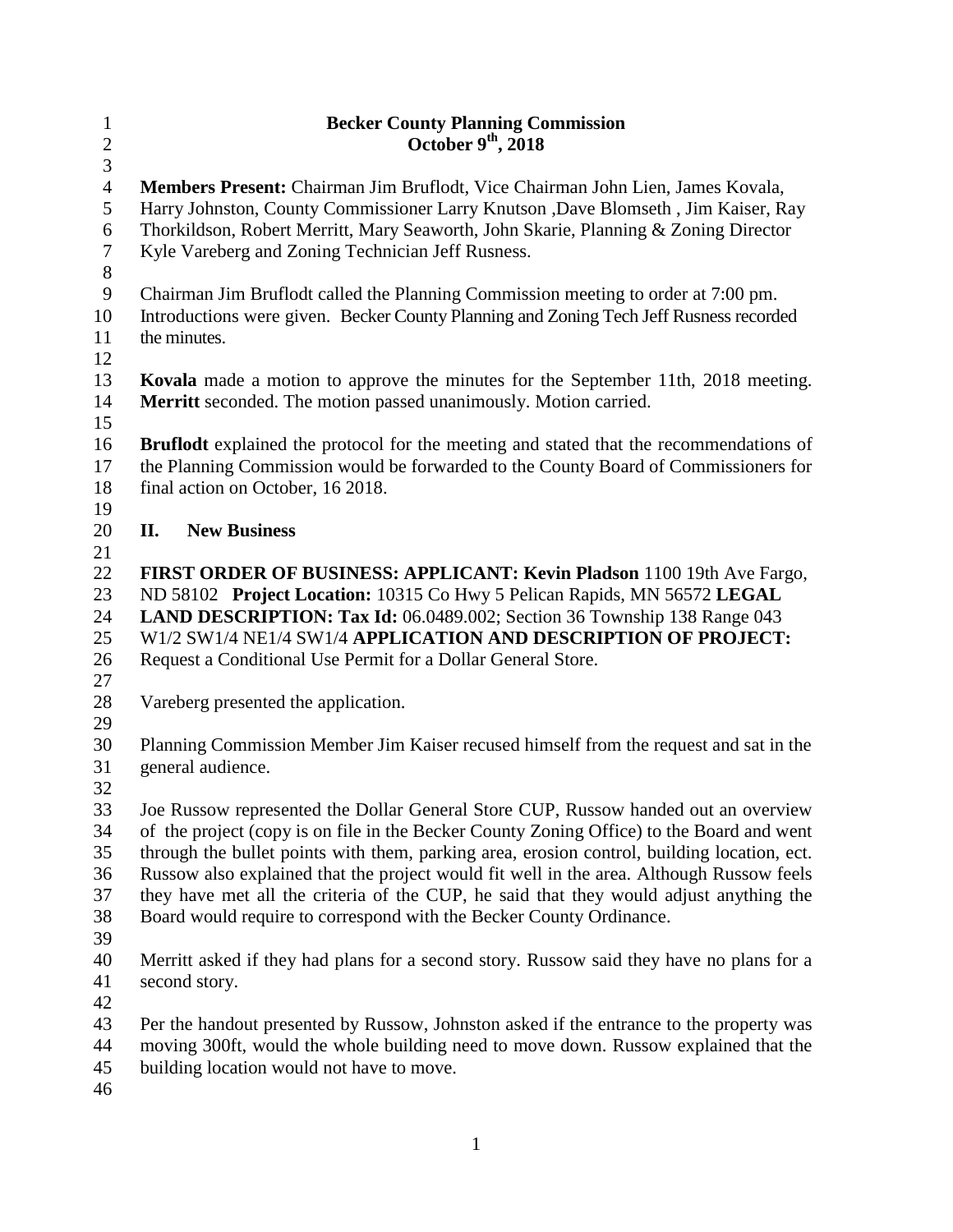Cormorant Township Chairperson Steve Sorenson spoke against the application.

Sorenson noted the entire Cormorant Township Board was also in attendance including

Supervisor John Buhaug, Supervisor Tim Erickson, Clerk Claudia Hanson, and Treasurer

Susan Braseth. Sorenson explained the townships concerns of the Dollar General Store

affecting properties in the area, the wild life area nearby, and safety issues of traffic in the

area. Sorenson said in his opinion, that it does not meet Becker County's Comprehensive

Plan and asked the Board to deny the request.

 Jason and Leah Gehrig spoke against the application. Gehrig explained they are the owner of the land across the street from the proposed Dollar General Store, and are

 concerned about the safety issues by drawing more people to the area. The Gehrig's also explained that the aesthetics of the project would not be favorable. They do not want to

look at the store front. Gehrig mentioned an incident at her home and the Sheriff's Office

took one hour to get out there. She stated she was concerned about the Sheriff's response

time and extra policing that is needed around the area if the application is approved.

 Patricia Maloney explained to the Planning Commission Members that it would be beneficial for the public in attendance to hear the board converse with each other.

## **At this time, testimony was closed. Chairman Bruflodt opened the matter for discussion by the Board.**

Jeff Moritz said he has concerns about the effect on surrounding properties.

 Kovala asked if there was to be any more signs besides what will be on the building. Russow stated that there will be one pylon sign on the premises besides the sign on the building.

 Moritz asked if the sign will be illuminated at night. Russow answered, just during business hours, but also explained he did not know if the parking area will be lit up after hours, but will get that answer to the Board.

Johnston does not feel the wildlife in the area will be affected by the project.

Lien feels the project will not have any effect on surrounding properties.

 **MOTION: John Lien made a motion to approve the request for a Conditional Use Permit for a Dollar General Store as submitted. John Skarie seconded the motion.**

**In favor: John Lien, John Skarie, James Kovala, Harry Johnston, Larry Knutson,** 

**Mary Seaworth and Jeff Moritz. Oppossed: Dave Blomseth, Ray Thorkildson,** 

- **Robert Merritt. Motion carried.**
- 

**SECOND ORDER OF BUSINESS: APPLICANT: Kasey Klemm** 1159 Long Bridge

90 Circle Detroit Lakes, MN 56501 **Project Location:** 22500 175<sup>th</sup> St Detroit Lakes, MN

56501 **LEGAL LAND DESCRIPTION: Tax Id:** 25-139-42 PT SE1/4 NW1/4: BEG SE

COR SE1/4 NW1/4, W 300', N 33.01', N 767.26', E 290.37', S 800' TO POB. TRACT B.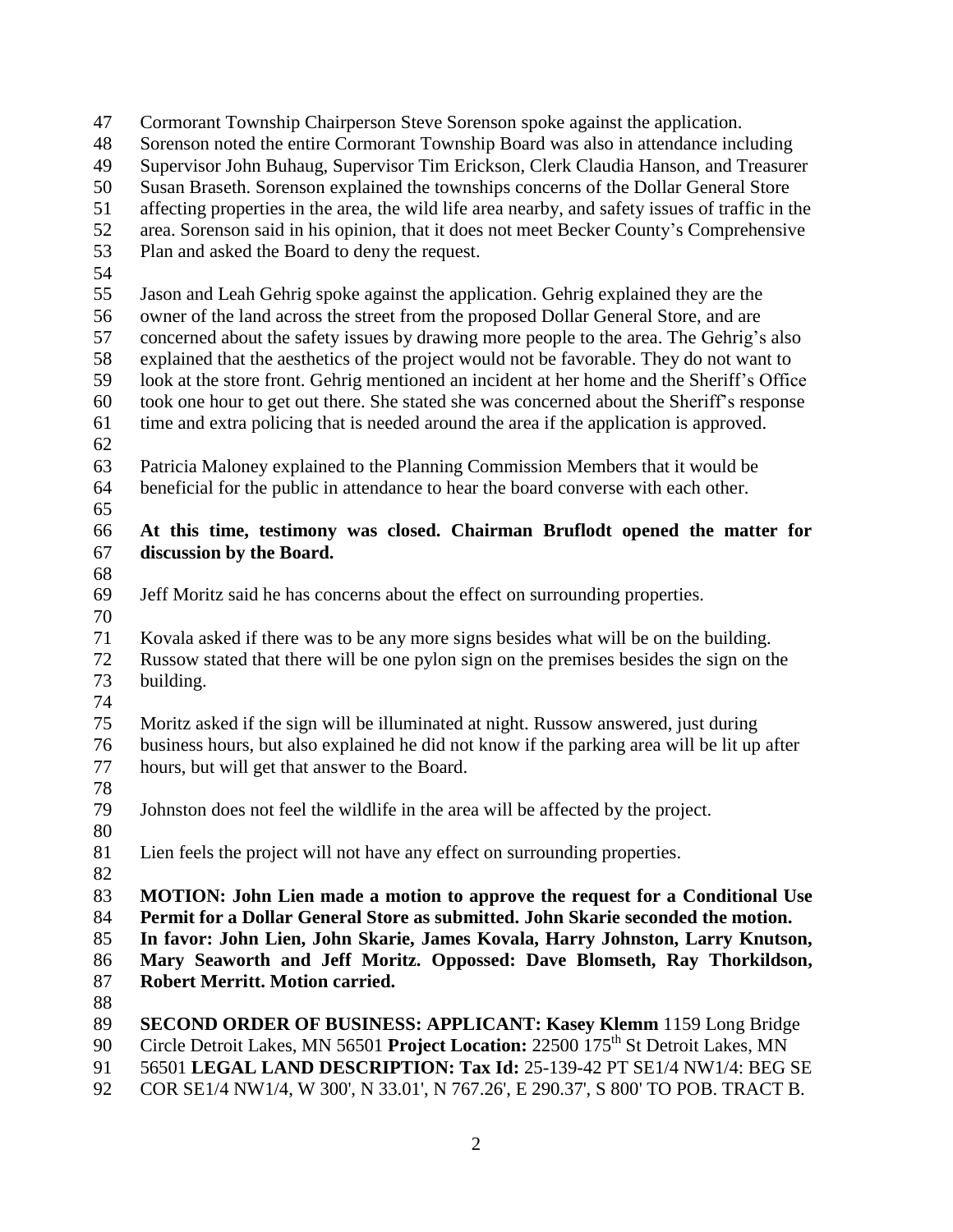| 93         | <b>APPLICATION AND DESCRIPTION OF PROJECT:</b> Request a conditional use                   |  |
|------------|--------------------------------------------------------------------------------------------|--|
| 94         | permit to mine and excavate gravel.                                                        |  |
| 95         |                                                                                            |  |
| 96         | Vareberg presented the application.                                                        |  |
| 97         |                                                                                            |  |
| 98         | Kasey Klemm represented himself on the CUP for mining gravel on his property.              |  |
| 99         | Klemm explained to the Board the extent of the project and it would be approximately a     |  |
| 100        | five year plan.                                                                            |  |
| 101        |                                                                                            |  |
| 102        | Klemm also stated that he wants to change the approach on the property and he is aware     |  |
| 103        | of the campground nearby and would stipulate a travel plan for hauling.                    |  |
| 104        |                                                                                            |  |
| 105        | Knutson asked who the closest neighbor is.                                                 |  |
| 106        |                                                                                            |  |
| 107        | Klemm replied that the closest neighbor is to the east and he would be mining 80 feet      |  |
| 108        | from that property line.                                                                   |  |
| 109        |                                                                                            |  |
| 110        | Kovala had Klemm explain to the Board what the red flags were representing on his          |  |
| 111        | application drawing.                                                                       |  |
| 112        |                                                                                            |  |
| 113        | Knutson asked how many years Klemm thought it would take to mine the gravel?               |  |
| 114        |                                                                                            |  |
| 115        | Klemm said it would take approximately five years.                                         |  |
| 116        |                                                                                            |  |
| 117        | Knutson explained to Klemm that a CUP, is just that, if the conditions are not met the     |  |
| 118        | permit can be voided so a more definite time line would be best.                           |  |
| 119        |                                                                                            |  |
| 120        | Klemm agreed and said a five year plan would work.                                         |  |
| 121        |                                                                                            |  |
| 122        | Bruflodt asked Klemm what the reclamation plan is.                                         |  |
| 123        |                                                                                            |  |
| 124        | Klemm said that he would reclaim the property on an going basis and explained the          |  |
| 125        | timeline of the project.                                                                   |  |
| 126<br>127 |                                                                                            |  |
| 128        | Merritt stated he has concerns of the elevations from the start to the end of the project. |  |
| 129        |                                                                                            |  |
| 130        | Klemm explained he could get finished elevations if needed.                                |  |
| 131        | Johnston asked Klemm if he has spoken with any of his neighbors. Klemm stated that he      |  |
| 132        | has spoken to one of them but was going to wait for the outcome of the permit request      |  |
| 133        | before he spoke to the other.                                                              |  |
| 134        |                                                                                            |  |
| 135        | Lynn Huso was in attendance and spoke on the application. Huso stated he had a previous    |  |
| 136        | CUP approved for a gravel pit and wanted to know if there were any stipulations            |  |
| 137        | regarding the roads to be used because he had stipulations on his gravel mining CUP.       |  |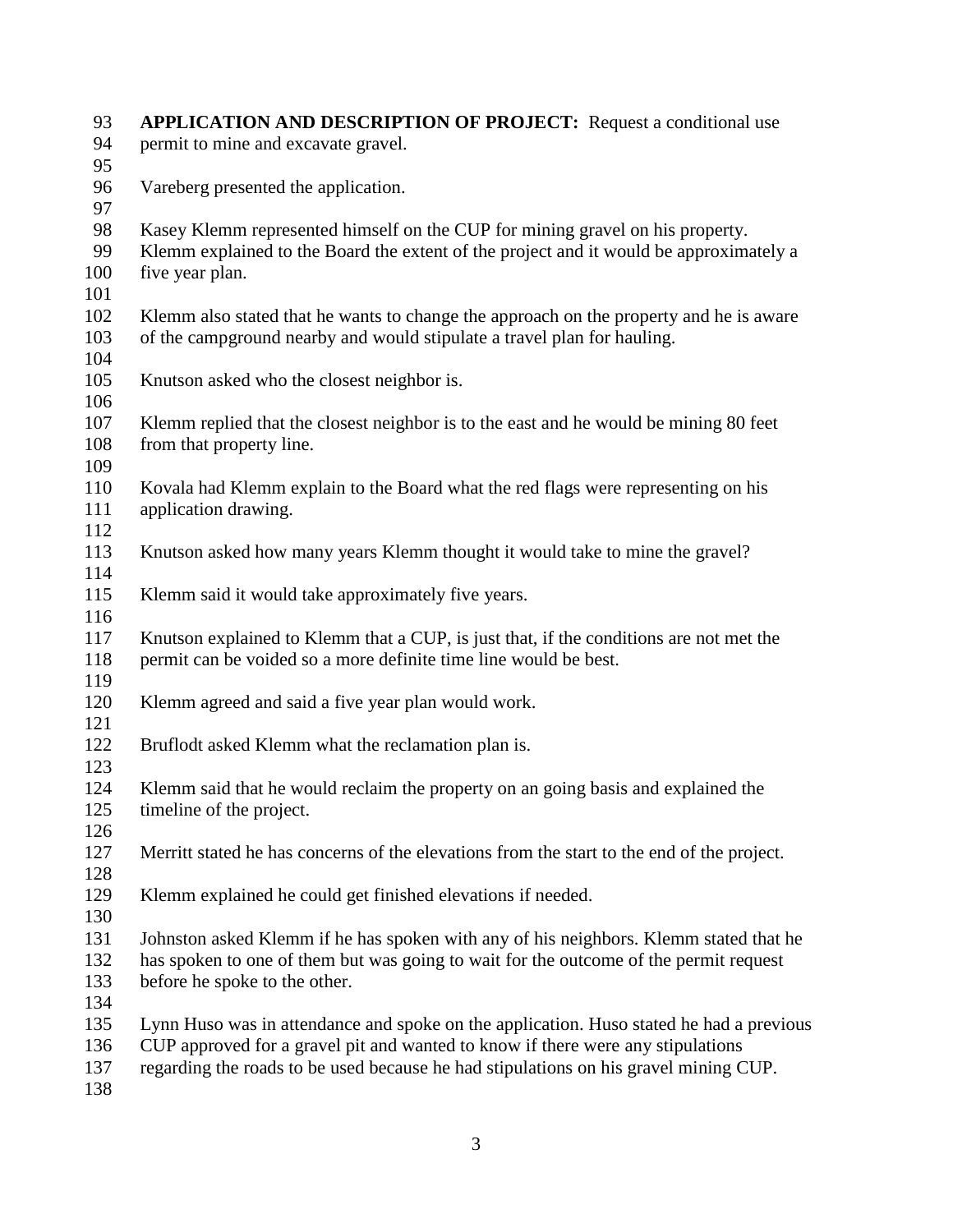| 139<br>140        | The Board explained that every CUP is looked at separately with different stipulations.                                                                    |
|-------------------|------------------------------------------------------------------------------------------------------------------------------------------------------------|
| 141               | At this time, testimony was closed. Chairman Bruflodt opened the matter for discussion                                                                     |
| 142               | by the Board.                                                                                                                                              |
| 143               |                                                                                                                                                            |
| 144               | The Board discussed possible stipulations of the permit.                                                                                                   |
| 145               |                                                                                                                                                            |
| 146               | <b>MOTION:</b> Thorkildson made a motion to approve the request for a Conditional Use                                                                      |
| 147               | Permit for a gravel mining pit with the following stipulations:                                                                                            |
| 148               |                                                                                                                                                            |
| 149               | 1. Saturday operation is to end at 5p.m. in June, July, and August.                                                                                        |
| 150               | 2. No travel on the eastside of the campground via $230^{\text{th}}$ . Ave.                                                                                |
| 151               | 3. Mine topography is to be no deeper than the adjacent property to the west.                                                                              |
| 152               | 4. No crushing in June, July, or August.                                                                                                                   |
| 153               | 5. A 75 foot long buffer from the north property line extending 200 feet south.                                                                            |
| 154               | 6. A five year life span.                                                                                                                                  |
| 155               | 7. Commencing spring of 2019 with ongoing reclamation.                                                                                                     |
| 156               |                                                                                                                                                            |
| 157               | Merritt Second. All in favor. Motion carried.                                                                                                              |
| 158               |                                                                                                                                                            |
| 159               | <b>FORTH ORDER OF BUSINESS: Zoning Ordinance Amendments:</b>                                                                                               |
| 160               | 1. AMENDMENT: Storage Structure/Units                                                                                                                      |
| 161               | - Table 5-1 Land Use Districts: Storage Structure/Units.                                                                                                   |
| 162               | -Chapter 10, Definitions: Storage Structure.                                                                                                               |
| 163               | -Chapter 8, Section 15: Multi-Unit Storage Structure Developments                                                                                          |
| 164               | -Chapter 7, Section 3: Accessory Uses and Storage Structures.                                                                                              |
| 165               | 2. AMENDMENT: Subdivision for Plat Approval within Two Miles of an                                                                                         |
| 166               | <b>Incorporated City.</b>                                                                                                                                  |
| 167               | -Chapter 8, Section 5.                                                                                                                                     |
| 168               | 3. AMENDMENT: Land Use Interpretation for an Unlisted Use.                                                                                                 |
| 169               | -Chapter 5, Section 1, D.                                                                                                                                  |
| 170               | 4. AMENDMENT: Number of Final Plats Required Change from Two to One.                                                                                       |
| 171               | -Chapter 8, Section 5, G.                                                                                                                                  |
| 172               |                                                                                                                                                            |
| 173               | The amendment discussion was tabled for the November $13th$ , 2018 meeting.                                                                                |
| 174               |                                                                                                                                                            |
| 175               | <b>Tentative Date for the next informational meeting:</b>                                                                                                  |
| 176               |                                                                                                                                                            |
| 177               | <b>Wednesday November 7<sup>th</sup>, 2018</b> ; 8:00 am; $3^{rd}$ Floor Meeting Room at the Becker                                                        |
| 178               | County Courthouse, Detroit Lakes, MN.                                                                                                                      |
| 179<br>180<br>181 | Since there was no further business to come before the Board, Merritt made a<br>motion to adjourn. Kovala seconded. Motion carried. The meeting adjourned. |
| 182<br>183        |                                                                                                                                                            |
| 184               | <b>Jim Bruflodt, Chairman</b><br><b>Jeff Moritz, Secretary</b>                                                                                             |